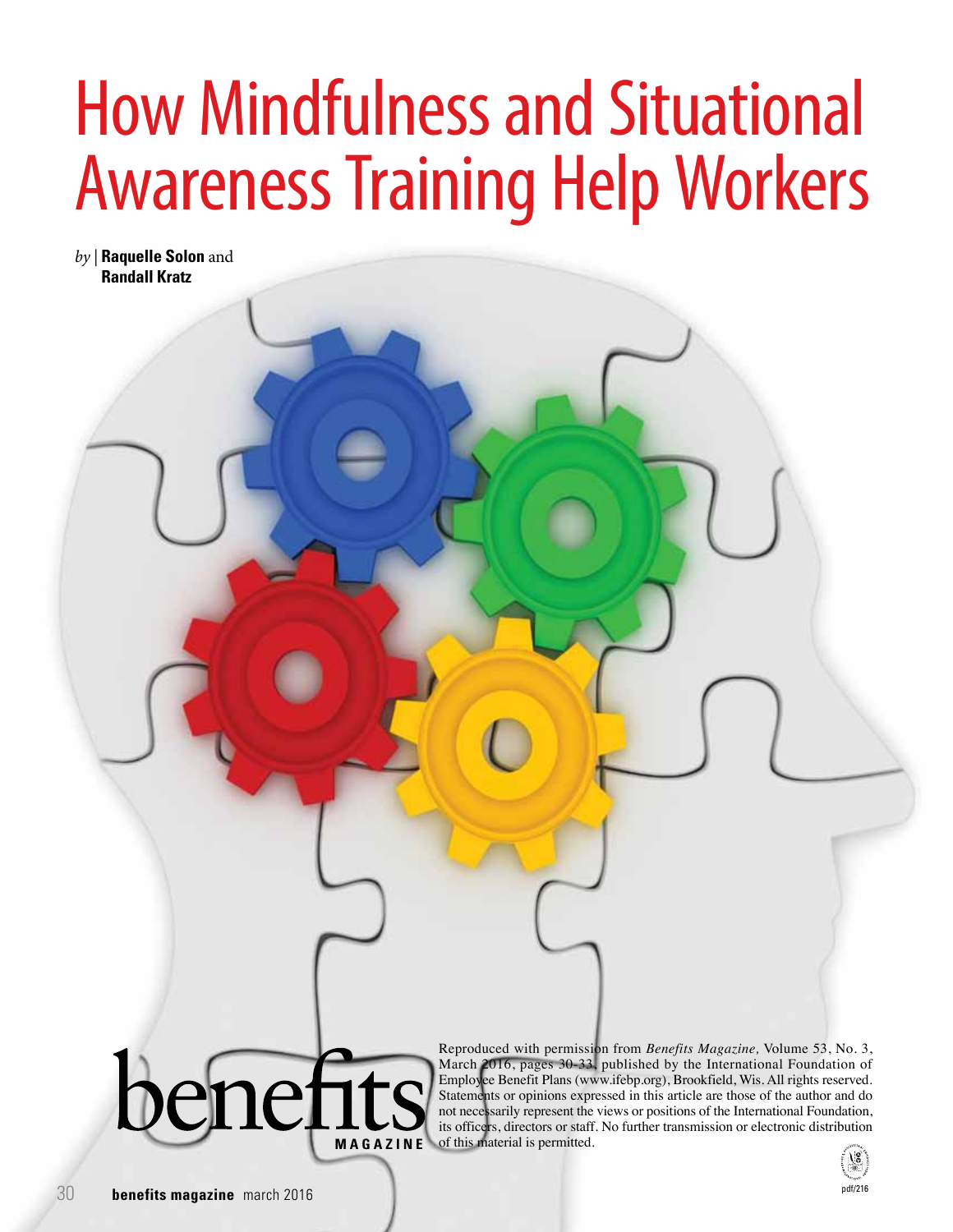Benefits such as mindfulness training can result in happier, mentally healthier employees, while situational awareness training can help employees identify risks to safety and the work environment.

*indfulness* and *situational awareness* may seem like<br>industry buzzwords, but they're words to which a<br>benefits planner may want to pay attention. These industry buzzwords, but they're words to which a benefits planner may want to pay attention. These concepts can be understood in two key ways for workforces of all sizes.

Mindfulness is a state of active, open attention on the present. It's more than yoga and meditation; it's being aware of one's own internal health and wellness—something benefits planners put a lot of time and energy into fostering among their workforces.

A healthy employee has a healthy mind as well as a healthy body. Mindfulness describes a comprehensive, integrated approach toward improving health and productivity in work environments. It allows employers to help employees become more aware of their overall health status and risk factors and provide them with tools, resources and coaching to take control of their lives and make healthy changes and choices.

When used proactively with other wellness and benefits tactics, mindfulness can boost employee resiliency and reduce the prevalence of gaps caused by absenteeism.

Situational awareness is an external application of that same mindfulness. It's the ability to frame one's mind to know what is going on in workplace surroundings, to identify any deviations from the norm or standard processes, and to address unsafe conditions, environments and potential risks before they become problematic.

The military and security-related fields for decades have focused on this type of mindfulness about the work environment. Today, it's becoming more and more important for experts in occupational health and safety, department leadership and human resources, including benefits management.

Employees who are mindful of their own health and wellness also tend to have better situational awareness. They're more apt to silently influence co-workers to be mindful—in ways large and small. The co-worker who carries her stepcounting smartphone app with her each time she leaves her desk, for example, eventually may get other co-workers thinking about how many steps *they* take. The more mindful a workforce is, the more resilient its members will be to an adverse situation at a personal or companywide level.

#### The Role of the Benefits Manager

As organizations realize the connections among mental health, positive workplace relationships, culture and productivity, they more often are promoting benefits and programs that allow employees not only to seek help but also to identify stress and adverse lifestyle behaviors before the negative consequences spill over into the workplace.

Benefits managers in charge of analyzing, designing and administering programs are in an important position to offer company leadership the mindfulness and situational awareness tools they need to identify trends related to department issues and workplace-related stress.

Many factors that contribute to a dwindling bottom line—high attrition rates, absenteeism, disability claims and lost productivity, to name a few—can be improved by offering situational awareness and mindfulness programs as part of a company's benefits package.

Consider the larger scale impact of robust benefit plans as well. Rarely does a day go by without disturbing news that impacts the collective workplace—domestic violence, data breaches and identity theft, school and workplace shootings, and city and campus riots.

For Laurie Anne Spagnola, president and CEO of the Board of Child Care of the United Methodist Church in Baltimore, Maryland, the civil unrest in 2015 caused a major disruption for her workforce. Certain key commuter arteries in the city were closed, preventing some employees from getting to work. Through the Alliance for Strong Families and Communities, Spagnola was put in touch with a crisis counselor. The next day, a counselor with experience with crisis situations was at the Board of Child Care Baltimore campus talking with employees.

"That meant a lot to our 450 employees, knowing that we were taking care of them," said Spagnola. "Their situational awareness was heightened, and the crisis counselor helped provide calm inside while the unrest continued outside."

## Benefits That Improve Mindfulness

Several products in the overall benefit package can help with mindfulness. Three useful benefits to consider, if an organization doesn't already offer them, are: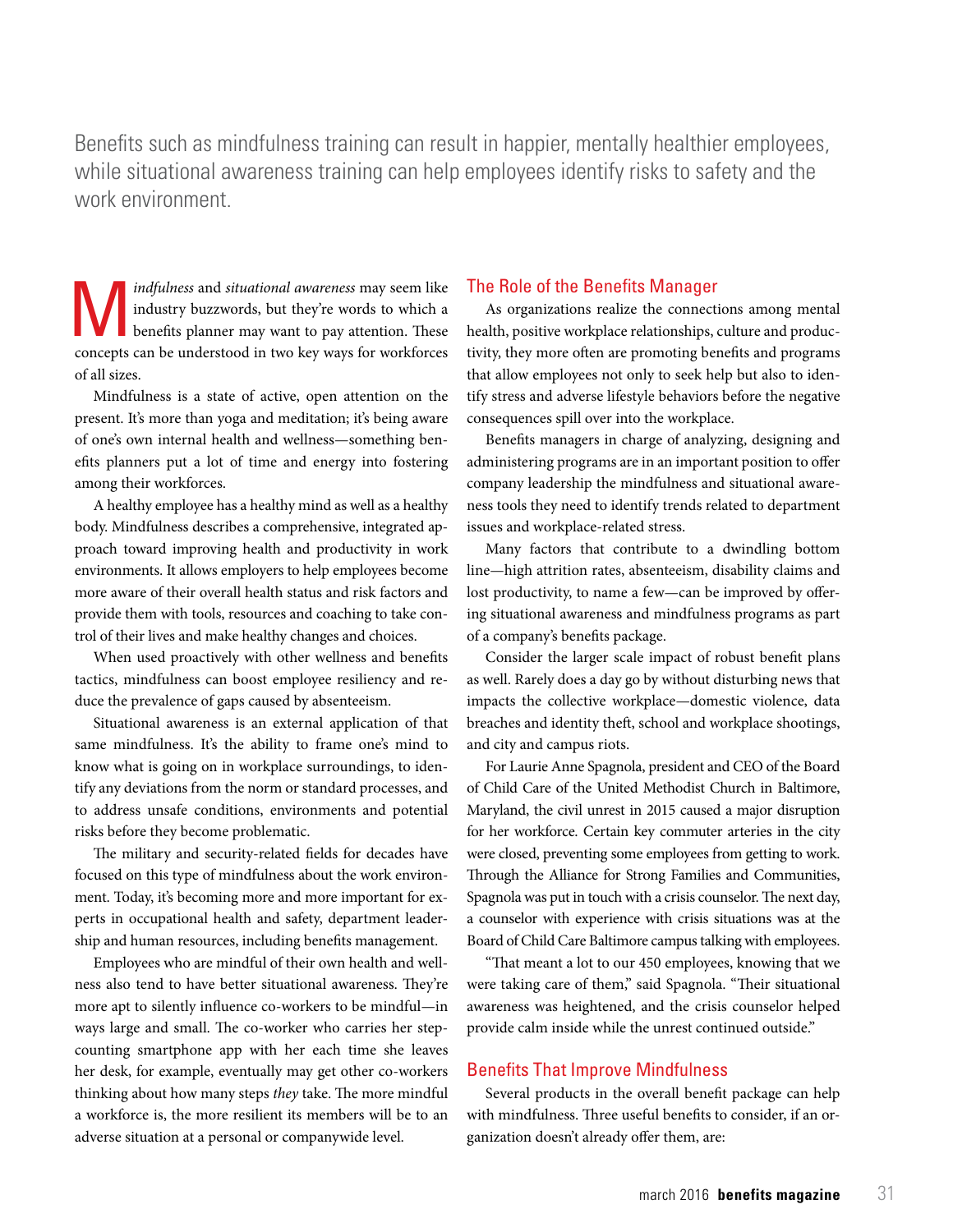- **• An employee assistance program (EAP).** An EAP that is comprehensive enough to include support on everything from stress management to life transitions counseling to family care options provides quick, reliable guidance so employees can come to work with greater peace of mind. Even better is a program that also covers alcohol and other drug abuse treatment counseling, domestic issues and crisis counseling. A robust EAP can have a significant impact on employees' productivity and attitude.
- **• Resilience training.** Programs that incorporate resilience training help improve the quality of life and stress level of the employee. They foster the ability to adapt and recover quickly after stress, adversity, trauma or tragedy. Employees with a resilient disposition are better able to maintain a healthy level of physical and psychological wellness in the face of a challenge.
- **• Bullying policies.** Humiliating, intimidating or verbally abusing a co-worker is a form of psychological violence in the workplace.

# learn more

## **Education**

**Health Care Management Conference April 11-13, Phoenix, Arizona** Visit *www.ifebp.org/healthcare* for more information.

**From the Bookstore Workplace Wellness That Works** Laura Putnam. Wiley. 2015. Visit *www.ifebp.org/books.asp?9058* for more details.

Companies that address bullying through training and/or written policies set expectations for a respectful workplace.

# Programs to Help Increase Situational Awareness

Benefits managers can partner with an organization's security or training department to offer ongoing programs and training sessions to help raise situational awareness levels among staff. These programs include:

**• Crisis preparation, training and drills.** Forward-looking companies that develop crisis plans, offer crisis training and conduct crisis drills are one step closer to creating a resilient workforce.

# takeaways

- Mindfulness training can boost employee resiliency and reduce workplace absenteeism.
- Being aware of what is going on in workplace surroundings and able to identify any deviations from the norm help address unsafe conditions, environments and potential risks before they become problematic.
- A comprehensive EAP, resilience training and policies against bullying can help make employees more mindful.
- Preparation for crises and training in deescalating violence and in dealing with trauma and adverse childhood experiences can promote situational awareness.
- Supervisors and other employees can be trained to see signs of depression, responsible for an estimated 200 million lost workdays each year, substance abuse and other mental health concerns.
- **• Deescalating violence training.** Managers, including those in human resources, may benefit from training to help deescalate anger and violent behavior. National programs like the Mandt System provide hands-on training for managers and staff.
- **• Trauma-informed care/adverse childhood experience (ACE) training.** Studies show that 66% of the general population is affected by ACEs. These experiences may present undesirable effects on now-adult lives. It's wise to be aware of employees' actions while at work if they mark a significant contrast to their normal behavior. Training can help foster better understanding, as well as thoughtful and appropriate interactions.

## The Power of Training

Training is the next step in situational awareness for not only executive leadership and management but also employees. Increased awareness of difficult situations and workplace risk, coupled with effective training on how to respond, has been proved to reduce workplace violence incidents.

Often, management and leadership aren't aware of low-level violent behav-